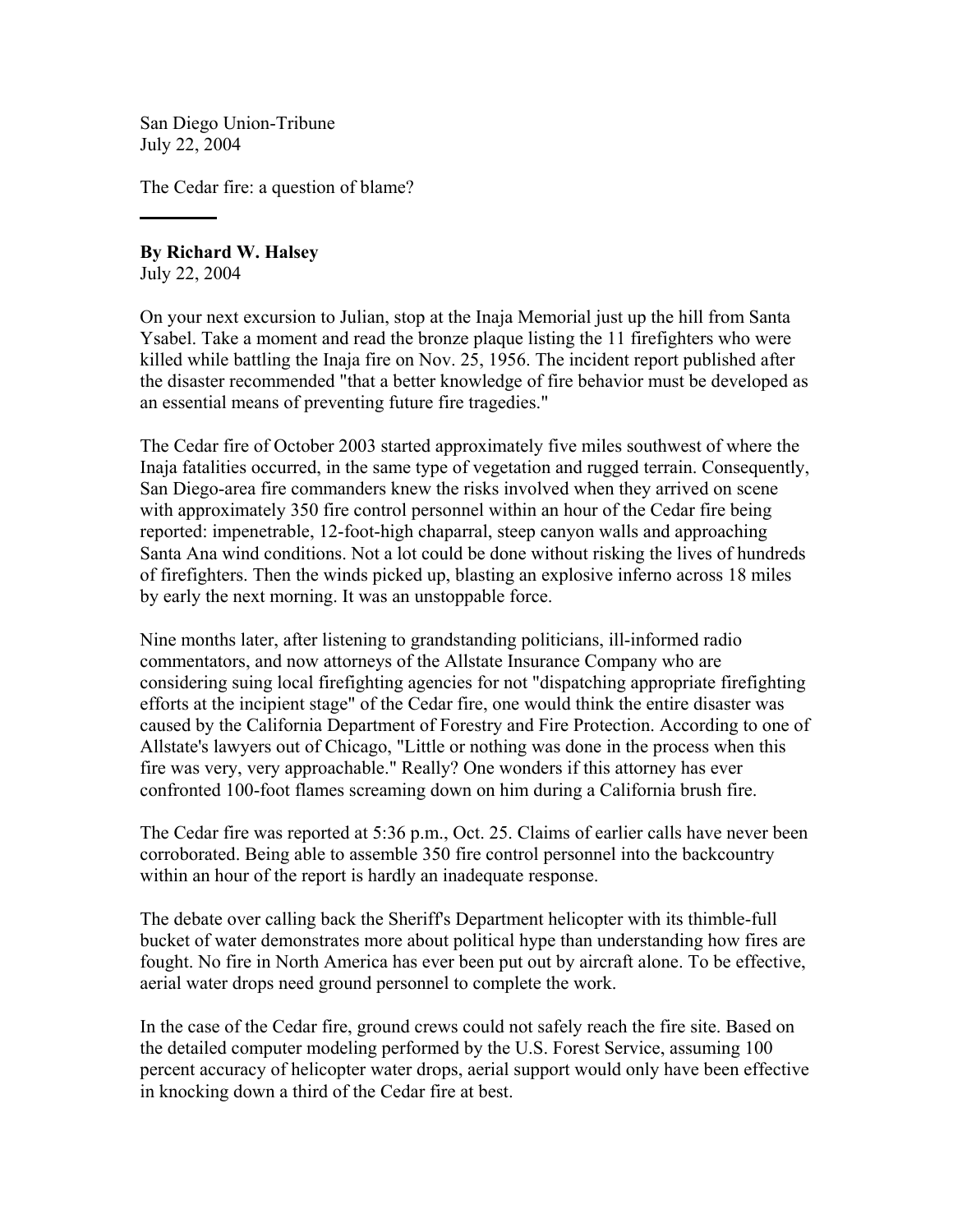Those criticizing the decision to call back the sheriff's helicopter due to safety regulations really have no idea what they are talking about. Flying at dusk with a 1,000-pound bag of water dangling 15 to 25 feet below an aircraft, with electrical lines strung across the landscape, uncertain wind conditions and a next-to-zero chance of the mission producing desired results are not the variables conducive to acceptable risk.

So is there anyone we can blame for the Cedar fire? Firefighting agencies are easy targets because they have been charged with the task of protecting us, but at what cost? A resident from the Mussey Grade community, north of Poway, shouted out during a Ramona Water Board meeting that there should have been more firefighter fatalities if they had been doing their job right. Some folks in the Crest area claimed the fire department let their homes burn.

Let's make something perfectly clear. We live in a fire-prone environment. Nothing we can do will change that. Fire officials constantly warn us about the risks, yet we typically choose to ignore them.

One reason San Diego Fire Chief Earl Roberts resigned in 1984 was due to his frustration over the community's lack of concern of the severe fire danger present in the city. It does not take much imagination to see what could happen to Clairemont Mesa under conditions similar to the 1991 Oakland Hills fire. During a few hours, 2,900 homes were lost, one igniting every 11 seconds. During that type of event, pushed forward by Santa Ana winds, it won't matter how many helicopters San Diego County has on line.

If there is any blame for the lives and homes lost during the Cedar fire, it initially falls on the developers who built communities in high fire-risk areas and those government leaders who permitted it. But blaming doesn't get us anywhere in terms of trying to solve the fire danger we are facing today.

The ultimate responsibility for fire safety lands squarely with individual homeowners. It is their duty to do everything they can to retrofit existing structures with low fire-risk features: boxed eaves, double-glazed windows, ember-resistant attic vents, sealed gaps between roof tiles and deck, and no exposed wood surfaces, including fences and roofing.

In areas with extreme fire danger, rooftop misters or sprinklers supplied by an independent, on-site water source will also help. And most importantly, regularly maintained defensible space around the home to prevent ignition by direct heat.

The structure of defensible space, however, is critical. Simply "clearing" the land as San Diego County has recommended may create a worse situation by encouraging the growth of weedy annuals, considered flashy fuels due to their ease of ignition. It is best to reduce fuels in the 30-to 100-feet zone (depending on the situation) away from the home by heavy trimming rather than disturbing soil with aggressive clearance. And keep the pine and Eucalyptus trees far from any structure; they can be explosive. Don't put the lives of firefighters at risk trying to defend the indefensible.